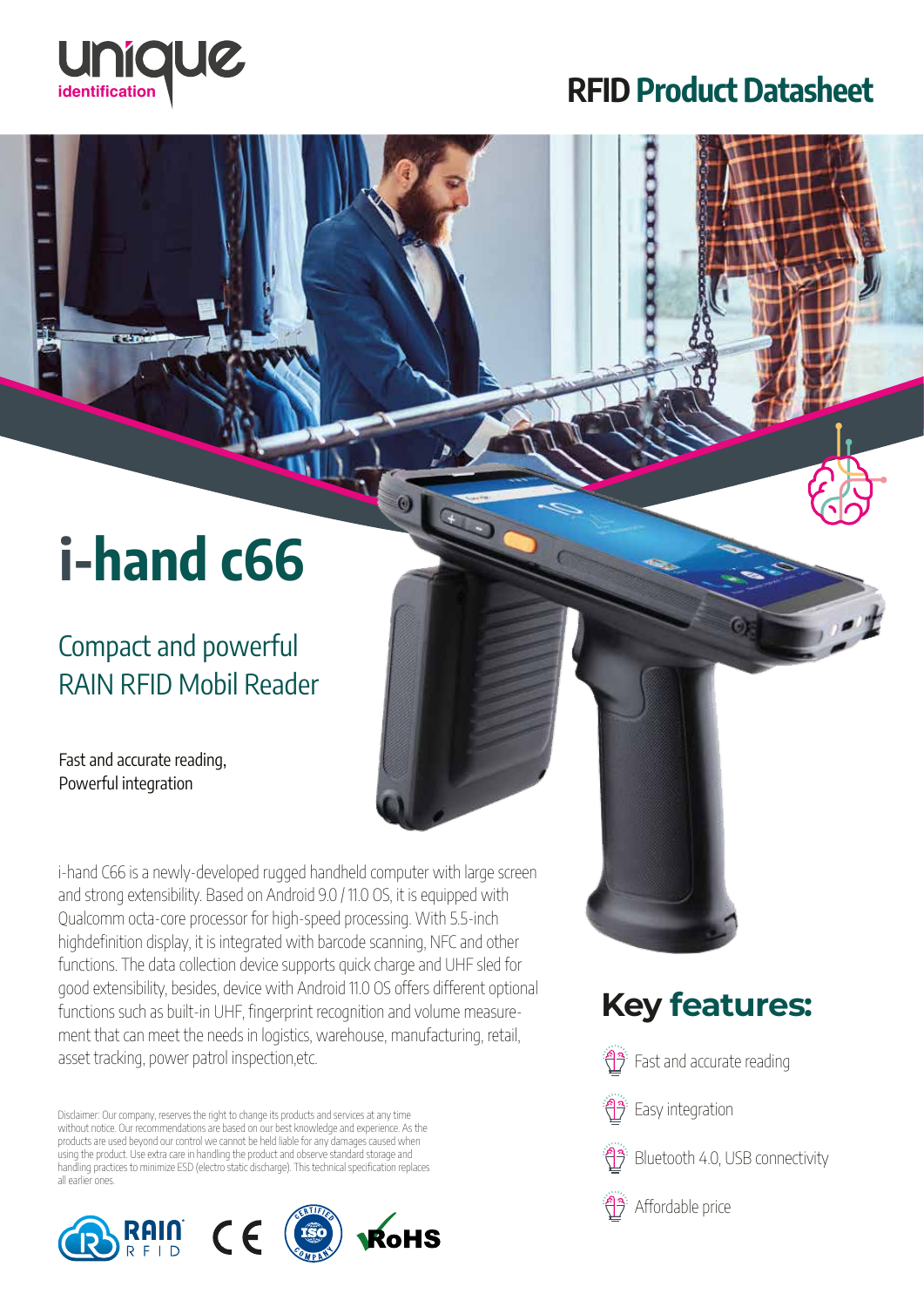

### **Specification**

#### **Physical Characteristics**

| <b>Dimensions</b>    | 160.0 x 76.0 x 15.5 mm / 6.3 x 2.99 x 0.61 in.                                                                                           |
|----------------------|------------------------------------------------------------------------------------------------------------------------------------------|
| Weight               | 287 g / 10.12 oz. (device with battery)                                                                                                  |
| Keypad               | 1 power key, 2 scan keys, 2 volume keys                                                                                                  |
| <b>Battery</b>       | Removable main battery (normal version: 4420 mAh; Android 11.0 with<br>fingerprint / built-in UHF / volume measurement version: 5200mAh) |
|                      | 5200 mAh optional pistol battery, support QC3.0 and RTC                                                                                  |
|                      | Standby: up to 490 hours (only main battery; WiFi: up to 470h; 4G: up<br>to 440h)                                                        |
|                      | Continuous use: over 12 hours (depending on user environment)                                                                            |
|                      | Charging time: 2.5 hours (charge device by standard adaptor and USB<br>cable)                                                            |
| <b>Speaker</b>       | Support                                                                                                                                  |
| Vibrator             | Support                                                                                                                                  |
| Microphone           | 2 Microphones, 1 for noise reduction                                                                                                     |
| <b>Display</b>       | 5.5-inch high definition full display (18:9), IPS LTPS 1440 x 720                                                                        |
| <b>Touch Panel</b>   | Corning Gorilla Glass, multi-touch panel, gloves and wet hands<br>supported                                                              |
| Sensor               | Gravity sensor, proximity sensor, light sensor, accelerometer sensor,<br>vibration motor                                                 |
| <b>Indicator LED</b> | Power, charging, status indicator                                                                                                        |
| Card slot            | 1 slot for Nano SIM card, 1 slot for Nano SIM or TF card                                                                                 |
| Interfaces           | Android 9.0: USB Type-C, USB 3.0, OTG, extended thimble;<br>Android 11.0: USB Type-C, USB 3.1, OTG, extended thimble;                    |

#### **Performance**

| CPU            | Qualcomm 1.8 / 2.0 GHz Octa-core    |
|----------------|-------------------------------------|
| <b>RAM+ROM</b> | 3 GB + 32 GB / 4 GB + 64 GB         |
| Expansion      | Supports up to 128 GB Micro SD card |

#### **Developing Environment**

| <b>Operating System</b> | Android 9.0; GMS, 90-day security updates, Android Enterprise, Zero-<br>Touch, FOTA, Soti MobiControl, SafeUEM supported                     |
|-------------------------|----------------------------------------------------------------------------------------------------------------------------------------------|
|                         | Android 11.0; GMS, built-in support for a future upgrade through<br>Android 12 which complies with GMS and Android Enterprise<br>Recommended |
| <b>SDK</b>              | Software Development Kit                                                                                                                     |
| Language                | .Java                                                                                                                                        |
| Tool                    | Eclipse / Android Studio                                                                                                                     |

#### **User Environment**

| <b>Operating Temp.</b>      | -4°F to 122°F / -20<br>$to +50$                                                                               |
|-----------------------------|---------------------------------------------------------------------------------------------------------------|
| Storage Temp.               | $-40^{\circ}$ F to $158^{\circ}$ F / $-40^{\circ}$<br>to $+70$                                                |
| Humidity                    | 5% RH - 95% RH non condensing                                                                                 |
| <b>Drop Specification</b>   | Multiple 1.8 m / 5.91 ft. drops (at least 20 times) to the concrete across<br>the operating temperature range |
|                             | Multiple 2.4 m / 7.87 ft. drops (at least 20 times) to the concrete after<br>installed rubber bumper          |
| <b>Tumble Specification</b> | 1000 x 0.5 m / 1.64 ft. falls at room temperature                                                             |
| Sealing                     | IP65 per IEC sealing specifications                                                                           |
| <b>ESD</b>                  | ±15 KV air discharge, ±8 KV conductive discharge                                                              |

#### **Communication**

| <b>WLAN</b> | Support 802.11 a/b/q/n/ac/d/e/h/i/k/r/v, 2.4G/5G dual-band, IPV4, IPV6,<br><b>5G PA:</b>                                                                                            |
|-------------|-------------------------------------------------------------------------------------------------------------------------------------------------------------------------------------|
|             | Fast roaming: PMKID caching, 802.11r, OKC                                                                                                                                           |
|             | Operating Channels: 2.4G(channel 1~13),<br>5G(channel36,40,44,48,52,56,60,64,100,104,108,112,116,120,124,128,132,<br>136,140,144,149,153,157,161,165), Depends on local requlations |
|             | Security and Encryption: WEP, WPA/WPA2-PSK(TKIP and AES), WAPI-<br>PSK-EAP-TTLS, EAP-TLS, PEAP-MSCHAPv2, PEAP-LTS, PEAP-GTC, etc.                                                   |

| <b>WWAN</b><br>(Europe, Asia)      | 2G: 850/900/1800/1900 MHz                                                                                                                                                                                         |
|------------------------------------|-------------------------------------------------------------------------------------------------------------------------------------------------------------------------------------------------------------------|
|                                    | 3G: CDMA EVDO: BC0                                                                                                                                                                                                |
|                                    | WCDMA: 850/900/1900/2100MHz                                                                                                                                                                                       |
|                                    | TD-SCDMA: A/F(B34/B39)                                                                                                                                                                                            |
|                                    | 4G: B1/B3/B5/B7/B8/B20/B38/B39/B40/B41                                                                                                                                                                            |
| <b>WWAN(America)</b>               | 2G: 850/900/1800/1900 MHz                                                                                                                                                                                         |
|                                    | 3G: 850/900/1900/2100 MHz                                                                                                                                                                                         |
|                                    | 4G: Android 9.0: B2/B4/B5/B7/B12/B17/B38<br>Android 11.0: B2/B4/B5/B7/B12/B13/B17/B28A/B28B/B38                                                                                                                   |
| <b>Vo-LTE</b>                      | Support Vo-LTE HD video voice call                                                                                                                                                                                |
| Bluetooth                          | Android 9.0: Bluetooth 4.2/4.1+HS/4.0/3.0+HS/2.1+EDR<br>Android 11.0: Bluetooth 5.1                                                                                                                               |
| <b>GNSS</b>                        | GPS/AGPS, GLONASS, BeiDou, Galileo, internal antenna                                                                                                                                                              |
| <b>Data Collection</b>             |                                                                                                                                                                                                                   |
| Camera                             |                                                                                                                                                                                                                   |
| <b>Rear Camera</b>                 | Rear 13MP Autofocus with flash                                                                                                                                                                                    |
|                                    |                                                                                                                                                                                                                   |
| <b>NFC</b>                         |                                                                                                                                                                                                                   |
| Frequency                          | 13.56 MHz                                                                                                                                                                                                         |
| Protocol                           | ISO14443A/B, ISO15693, NFC-IP1, NFC-IP2, etc.                                                                                                                                                                     |
| Chips                              | M1 card (S50, S70), CPU card, NFC tags, etc.                                                                                                                                                                      |
| Range                              | 2-4 cm                                                                                                                                                                                                            |
| <b>Barcode Scanning (optional)</b> |                                                                                                                                                                                                                   |
| 2D Scanner                         | Zebra: SE4710/SE2100; Honeywell: N6603; E3200; IA166S                                                                                                                                                             |
| 1D Symbologies                     | UPC/EAN, Code128, Code39, Code93, Code11, Interleaved 2 of 5,<br>Discrete 2 of 5, Chinese 2 of 5, Codabar, MSI, RSS, etc.                                                                                         |
| 2D Symbologies                     | PDF417, MicroPDF417, Composite, RSS, TLC-39, Datamatrix, QR code,<br>Micro QR code, Aztec, MaxiCode; Postal Codes: US PostNet, US<br>Planet, UK Postal, Australian Postal, Japan Postal, Dutch Postal (KIX), etc. |
| <b>UHF1</b> (Android 9.0 Optional) |                                                                                                                                                                                                                   |
| Engine                             | CM2000-1 module based on Impinj Indy R2000;<br>CM710-1 module based on Impinj E710 (coming soon)                                                                                                                  |
| R/W range                          | Up to 15 m (open outdoors, Impinj MR6 tag)                                                                                                                                                                        |
|                                    | *For detailed specification, please check C66 UHF part                                                                                                                                                            |
|                                    | UHF2 (Android 9.0 Optional, UHF Sled)                                                                                                                                                                             |
| Engine                             | CM2000-1 module based on Impinj Indy R2000;<br>CM710-1 module based on Impinj E710 (coming soon)                                                                                                                  |
| R/W range                          | Up to 10 m (open outdoors, Impinj MR6 tag)                                                                                                                                                                        |
|                                    | *For detailed specification, please check C66 UHF part                                                                                                                                                            |
|                                    | UHF3 (Android 11.0 Optional, Built-in UHF; coming soon)                                                                                                                                                           |
|                                    |                                                                                                                                                                                                                   |
| Power                              | 1 W (+19 dBm to +30 dBm adjustable)                                                                                                                                                                               |
| R/W range                          | 3 m                                                                                                                                                                                                               |
|                                    | *For detailed specification, please check C66 UHF part                                                                                                                                                            |
|                                    | <b>Fingerprint (Android 11.0 Optional)</b>                                                                                                                                                                        |
| Sensor                             | Capacitive TCS1                                                                                                                                                                                                   |
|                                    | * For detailed specification, please check C66 Fingerprint part                                                                                                                                                   |
|                                    | <b>Volume Measurement (Android 11.0 Optional)</b>                                                                                                                                                                 |
| <b>Measured distance</b>           | 40m-4m                                                                                                                                                                                                            |
|                                    | * For detailed specification, please check C66 Volume Measurement part                                                                                                                                            |
|                                    | <b>Optional accessories (See details in Accessory Guide)</b>                                                                                                                                                      |
|                                    | Separate handle with one button; Handle + battery (handle battery 5200 mAh, one button);                                                                                                                          |
|                                    | UHF back clip + handle (5200 mAh, one button) ; Wrist Strap; Rubber Bumper; Charging Cradle                                                                                                                       |